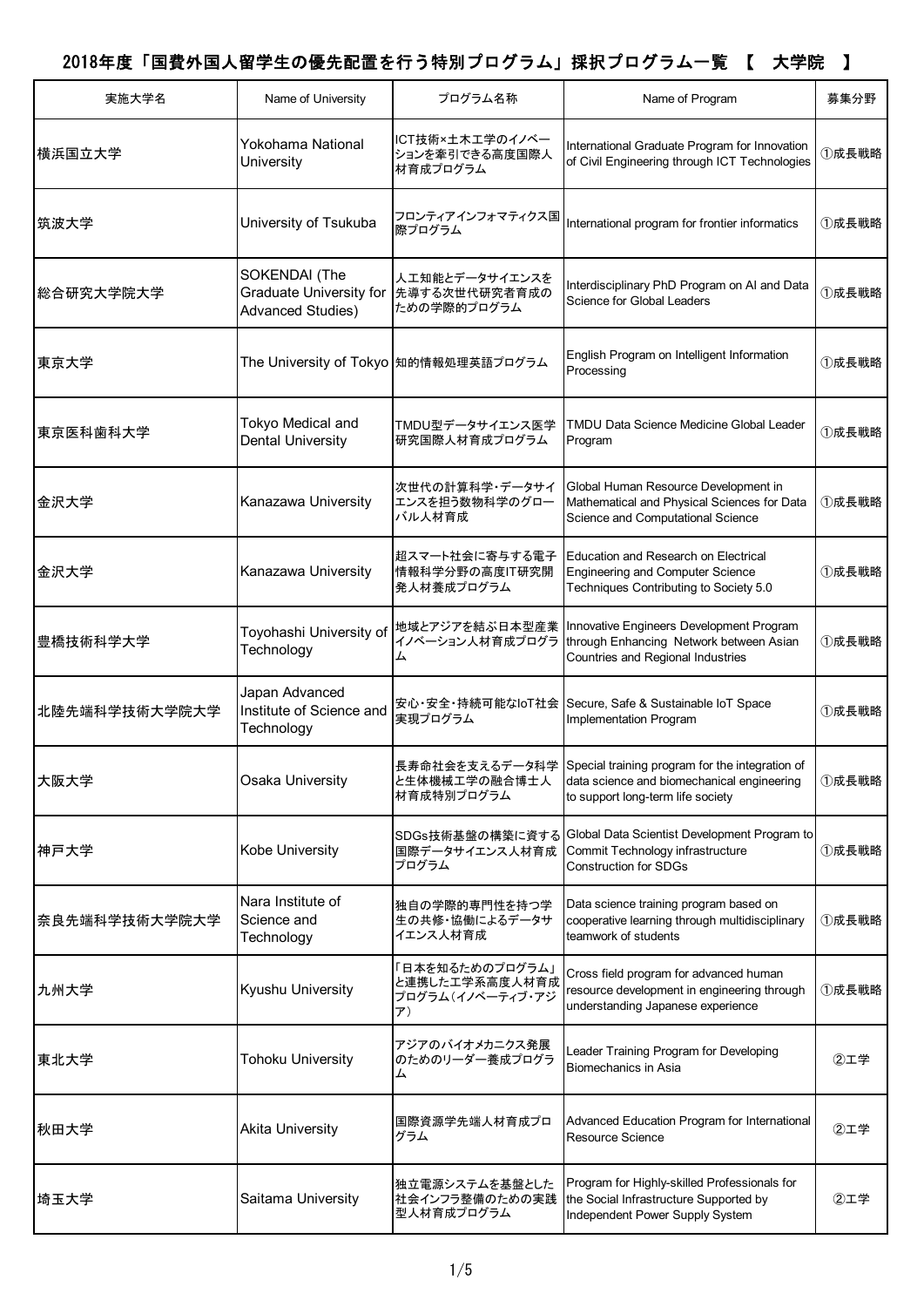| 実施大学名    | Name of University                                      | プログラム名称                                                     | Name of Program                                                                                                                                      | 募集分野 |
|----------|---------------------------------------------------------|-------------------------------------------------------------|------------------------------------------------------------------------------------------------------------------------------------------------------|------|
| 埼玉大学     | Saitama University                                      | 発展途上国貧困地域に適用す<br>るグリーン・サステナブルケミス<br>トリー技術開発を担う人材育成<br>プログラム | Program for Highly-skilled Professionals for<br>Development of Green and Sustainable<br>Chemical Technologies applied to Asian<br>Poverty Areas      | ②工学  |
| 横浜国立大学   | Yokohama National<br>University                         | 技術の国際展開・国際規格策定<br>に貢献し重工業を先導する次世<br>代リーダー育成プログラム            | Program for Cultivating Next-generation<br>Leaders of Heavy Industries                                                                               | 2工学  |
| 東京大学     | The University of Tokyo                                 | 革新的エネルギー・環境戦略の<br>ための学際エ学プログラム                              | Multidisciplinary Engineering Program for<br>Innovative Energy / Environmental Strategy                                                              | ②工学  |
| 東京工業大学   | Tokyo Institute of<br>Technology                        | レジリエントな都市構築に貢献<br>する環境デザイナー育成プログ<br>ラム                      | Postgraduate Program for Environmental<br>Designers Contributing to Resilient Cities                                                                 | ②工学  |
| 東京工業大学   | Tokyo Institute of<br>Technology                        | 超スマート社会構築のさきがけ<br>となる国際的な研究者・技術者<br>の育成特別プログラム              | Super Smart Society Engineering Program                                                                                                              | 2工学  |
| 東京海洋大学   | Tokyo University of<br>Marine Science and<br>Technology | アジア海事大学連携による環境<br>負荷低減を目指した海事クラス<br>ター人材育成                  | Human resource development for maritime<br>cluster aiming at reducing environmental<br>issues by cooperation with the Asian Maritime<br>Universities | 2工学  |
| 名古屋工業大学  | Nagoya Institute of<br>Technology                       | グラム                                                         | グローバル高度技術者育成プロ International Graduate Program for Global<br>Engieers                                                                                 | ②工学  |
| 京都工芸繊維大学 | Kyoto Institute of<br>Technology                        | スマートマテリアル産業創出の<br>ための人材育成プログラム                              | Human Resource Development Program for<br>the Smart Materials Manufacturing Sector                                                                   | 2工学  |
| 大阪大学     | Osaka University                                        | バイオテクノロジー産学共創グ<br>ローバル人材育成特別プログラ<br>厶                       | Biotechnology Global Human Resource<br>Development Program for Industry-University<br>Co-Creation                                                    | 2工学  |
| 大阪大学     | Osaka University                                        | 創発物質科学プログラム                                                 | 量子デザイン・実証実験による Materials Emergence Program by Quantum<br>Design and Experimental Verification                                                        | ②工学  |
| 広島大学     | Hiroshima Univeristy                                    | ものづくり産業の戦略的再構築<br>成                                         | Graduate Program for Advanced Global<br>を担う高度国際研究技術者の育 Engineer to Promote Strategic Restructuring<br>of Japanese Manufactures                       | ②工学  |
| 北九州市立大学  | The University of<br>Kitakyushu                         | するための共修型教育プログラ<br>ᇫ                                         | アジアの環境問題を組織で解決 Team-based training programme for the<br>sustainable development over urbanised areas<br>in Asian countries and religions             | ②工学  |
| 東京理科大学   | Tokyo University of<br>Science                          | 国際連携によるアジアの火災安<br>全技術者養成プログラム                               | International Cooperation Program toward Fire<br>Protection Engineers Development in Asia                                                            | ②工学  |
| 新潟大学     | Niigata University                                      | 日本-ASEAN連携による「こころ<br>の発達医学」指導者育成プログ<br>ラム                   | Leadership Development Program in<br>Neurodevelopmental Medicine through Japan-<br><b>ASEAN Cooperation</b>                                          | 3医療  |
| 金沢大学     | Kanazawa University                                     | ロシア・東アジア地域をつなぐ先<br>制医療リーダー育成プログラム                           | Training Program for Russia-East Asia<br>Innovative Leaders in Preemptive Medicine                                                                   | ③医療  |
| 名古屋大学    | Nagoya University                                       | 世界を翔ける次世代医科学研<br>究リーダー育成プログラム                               | PhD studentship to support training of the next<br>generation of leaders in medical science                                                          | ③医療  |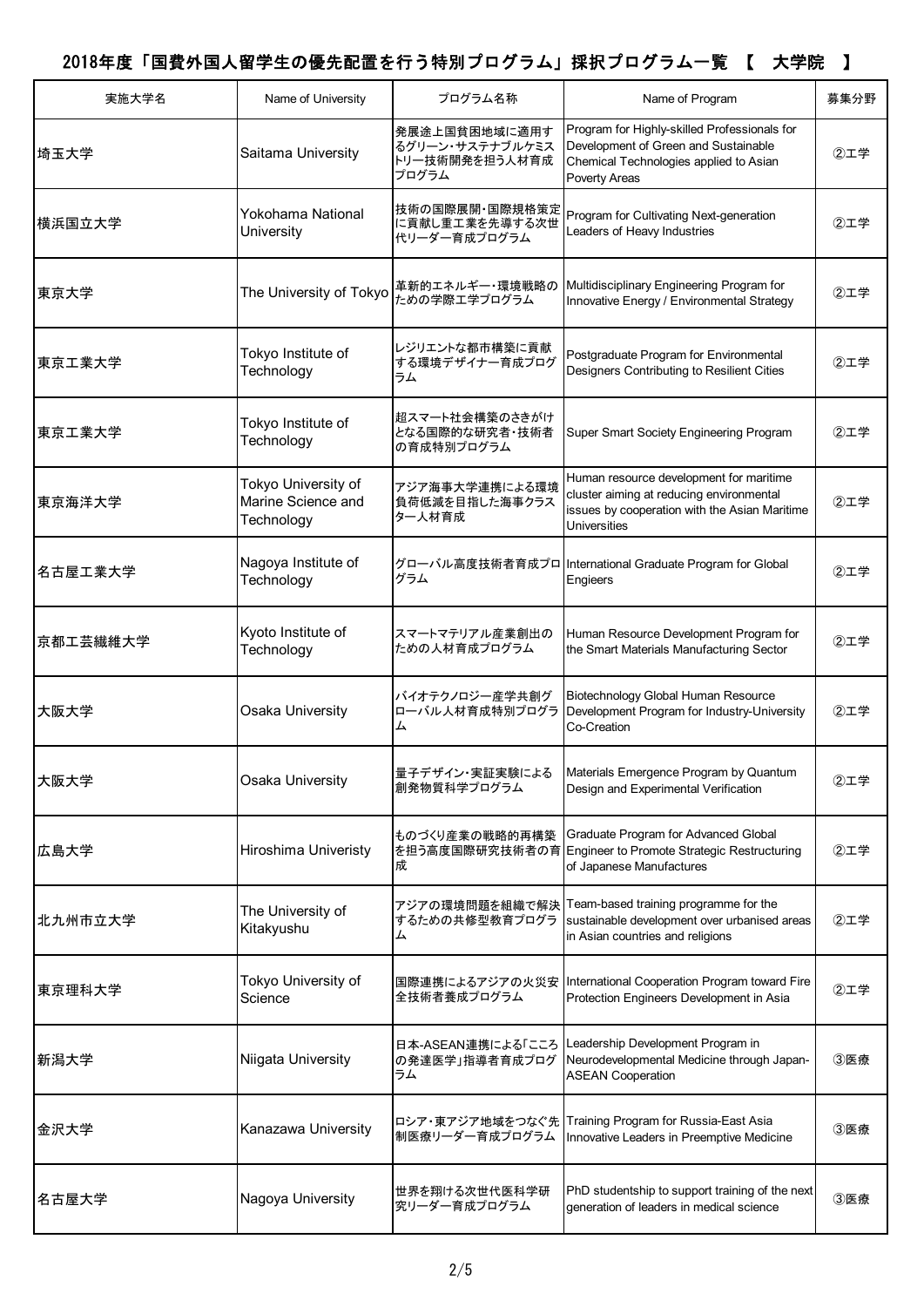| 実施大学名         | Name of University                                                 | プログラム名称                                                         | Name of Program                                                                                                                            | 募集分野  |
|---------------|--------------------------------------------------------------------|-----------------------------------------------------------------|--------------------------------------------------------------------------------------------------------------------------------------------|-------|
| 神戸大学          | Kobe University                                                    | アジアのメディカルイノベーショ<br>ンを担う次世代リーダー育成プ<br>ログラム                       | Program for Nurture of Next Generation<br>Leaders Guiding Medical Innovation in Asia                                                       | 3医療   |
| 長崎大学          | Nagasaki University                                                | 災害・被ばく医療科学分野のグ<br>ローバル人材育成                                      | Global capacity building in the field of disaster<br>and radiation medical sciences                                                        | 3医療   |
| 熊本大学          | Kumamoto University                                                | エイズ及び関連疾患の制圧を目<br>指した研究者養成プログラム                                 | Educational program for eradication of AIDS<br>and related diseases                                                                        | 3医療   |
| 北海道大学         | Hokkaido University                                                | 包括的先進農学フロンティア育<br>成のための国際教育プログラム                                | Global Education Program for AgriScience<br><b>Frontiers</b>                                                                               | ④農学   |
| 新潟大学          | Niigata University                                                 | ロシア連邦極東地域における高<br>度農業人材育成プログラム                                  | The Higher Agricultural Specialist Program for<br>the Russian Federation Far East                                                          | ④農学   |
| 東京大学          | The University of Tokyo                                            | 次世代型農業開発学創造のた<br>めの共同研究・教育プログラム                                 | A collaborative research and education<br>program for the development of next<br>generation agricultural science                           | ④農学   |
| 東京農工大学        | Tokyo University of<br>Agriculture and<br>Technology               | ASEANにおける高度農学研究<br>の社会実装を実現するイノベー<br>ティブリーダーの育成                 | Innovative leader program for the social<br>implementation of advanced agricultural<br>science in ASEAN                                    | 4農学   |
| 東京海洋大学        | Tokyo University of<br>Marine Science and<br>Technology            | 水産物輸出を先導する高度専<br>門知識を備えた人材育成プログ<br>ラム                           | Human Resource Development Program for<br>the Promotion of Export Marin Products                                                           | ④農学   |
| 京都大学          | Kyoto University                                                   | 持続的開発目標達成に資する<br>超学際的視野をもった農学人材<br>育成                           | Human resource development in agricultural<br>sciences for achieving SDGs with<br>transdisciplinary scope                                  | ④農学   |
| 奈良先端科学技術大学院大学 | Nara Institute of<br>Science and<br>Technology                     | 修による次世代のアグリバイオ<br>工学を担う人材育成                                     | ASEAN諸国と日本の学生の共  Human resource development for advanced<br>agribio-engineering by employing the mixture<br>of ASEAN and Japanese students | ④農学   |
| 鳥取大学          | <b>Tottori University</b>                                          | 菌類きのこ資源利用科学特別プ<br>ログラム                                          | Special program in bioresource utilization<br>science of fungus and mushroom                                                               | ④農学   |
| 岡山大学          | Okayama University                                                 | ASEAN諸国での持続可能な開<br>発目標(SDGs)に基づく「食と環<br>境」問題を解決する指導者育成<br>プログラム | Professional development program to solve<br>"food and environment" problem based on<br>SDGs in ASEAN countries                            | ④農学   |
| 愛媛大学          | <b>Ehime University</b>                                            | 熱帯・亜熱帯地域における農学<br>の発展を担う博士人材育成プロ<br>グラム                         | Program of Doctoral Education for the<br>Development of Tropical and Subtropical<br><b>Agriculture and Related Sciences</b>                | ④農学   |
| 東京大学          | The University of Tokyo                                            | 公共政策グローバルプロフェッ<br>ショナル養成プログラム                                   | Global Public Policy Professional<br>Development Program                                                                                   | ⑤社会科学 |
| -橋大学          | Hitotsubashi University                                            | アジア公共政策プログラム                                                    | Asian Public Policy Program                                                                                                                | ⑤社会科学 |
| 政策研究大学院大学     | <b>National Graduate</b><br>Institute For Policy<br><b>Studies</b> | 成長と統治の政策リーダー育成<br>博士プログラム                                       | Doctoral Program for Policy Leaders in Growth<br>and Governance                                                                            | ⑤社会科学 |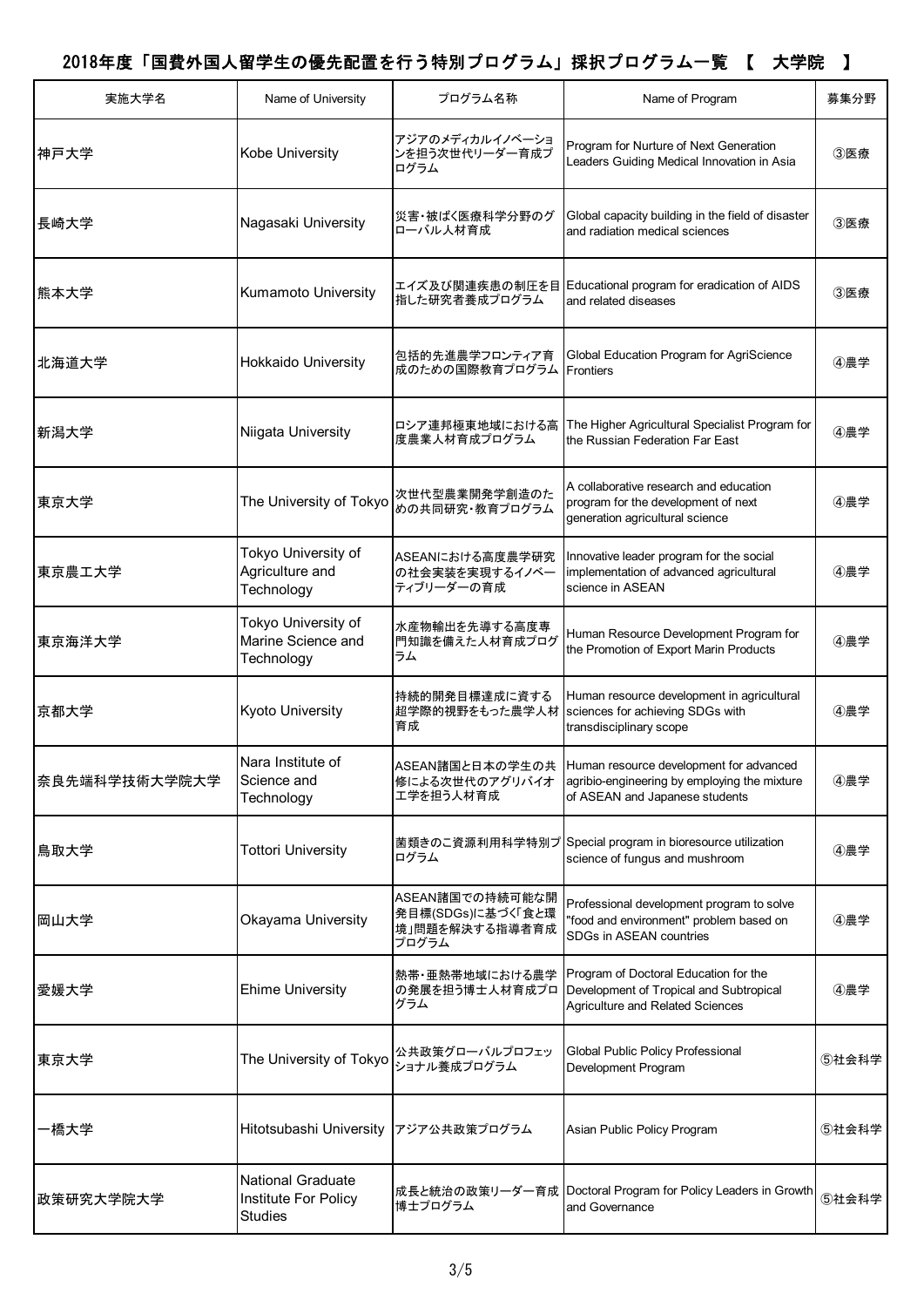| 実施大学名  | Name of University                                      | プログラム名称                                                 | Name of Program                                                                                                          | 募集分野  |
|--------|---------------------------------------------------------|---------------------------------------------------------|--------------------------------------------------------------------------------------------------------------------------|-------|
| 京都大学   | <b>Kyoto University</b>                                 | 東アジア持続的経済発展研究<br>プログラム                                  | International Programme for East Asia<br>Sustainable Economic Development Studies                                        | 5社会科学 |
| 北海道大学  | <b>Hokkaido University</b>                              | 生命科学を担うグローバルイノ<br>ベーター養成プログラム                           | Training Program for Global Innovators in Life<br>Sciences                                                               | 6その他  |
| 東北大学   | <b>Tohoku University</b>                                | 国際環境リーダー育成プログラ<br>厶                                     | International Environmental Leadership<br>Program (IELP)                                                                 | 6その他  |
| 東京工業大学 | Tokyo Institute of<br>Technology                        | バイオ産業や環境産業等の中<br>核となるグローバルエコシステ<br>ムを担う技術系人材育成プログ<br>ラム | Graduate Program to Foster Global<br>Ecosystems                                                                          | 6その他  |
| 東京海洋大学 | Tokyo University of<br>Marine Science and<br>Technology | ブルーエコノミー創成高度技術<br>者育成プログラム                              | Educational Program for Qualified Experts in<br><b>Blue Economy</b>                                                      | 6その他  |
| 京都大学   | <b>Kyoto University</b>                                 | 国際環境マネジメントプログラム                                         | International Environmental Management<br>Program                                                                        | 6その他  |
| 広島大学   | <b>Hiroshima Univeristy</b>                             | SDGs実現のための分野融合<br>型国際協力博士課程後期プロ<br>グラム                  | Interdisciplinary Doctoral Course Program for<br>Realizing Sustainable Development Goals in<br>International Cooperation | 6その他  |
| 琉球大学   | University of the<br>Ryukyus                            | 統合型海洋科学国際展開プロ<br>グラム                                    | Ryukyu International Marine Program (RIMP)                                                                               | 6その他  |